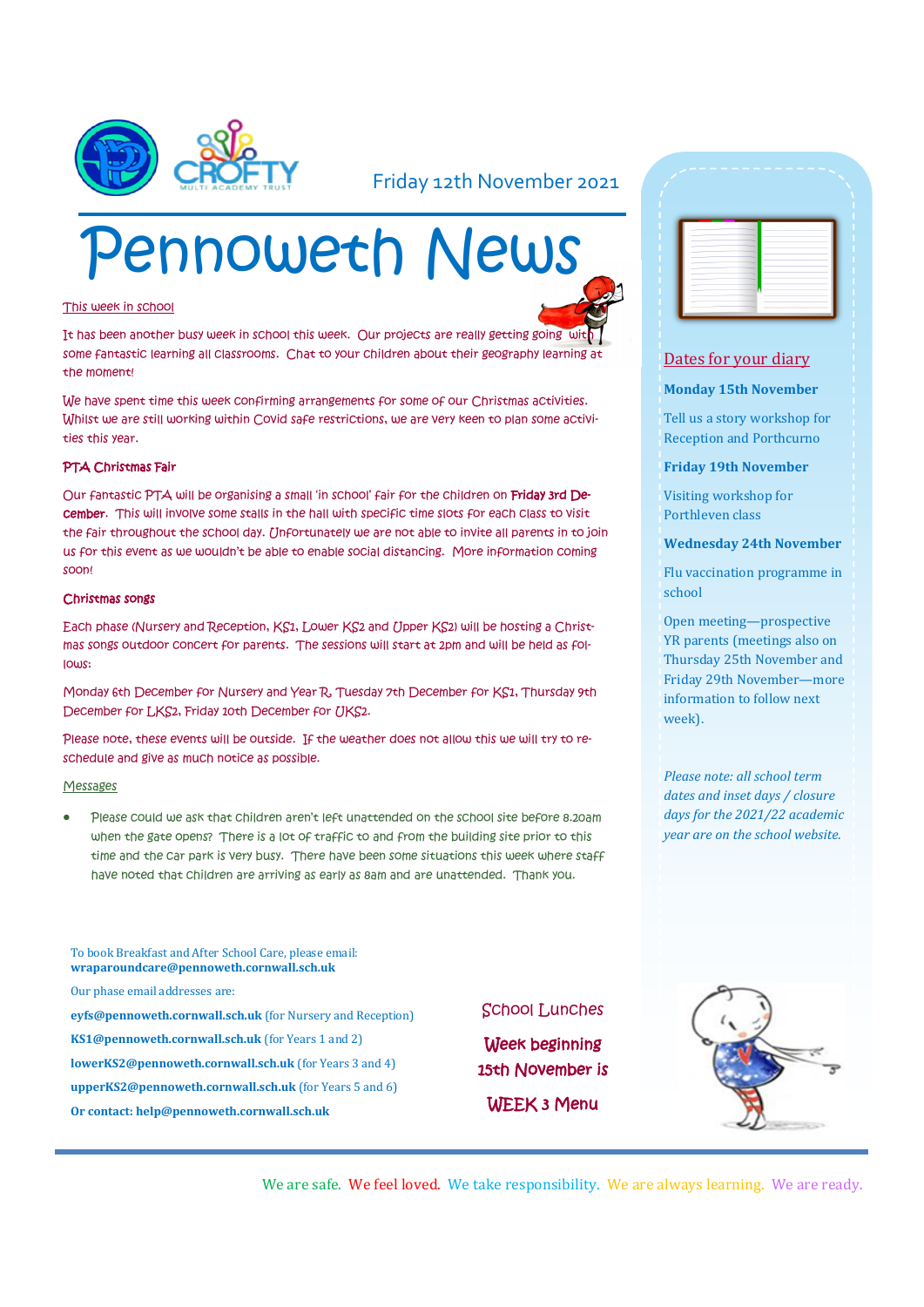# Character Qualities

We have 4 key characteristics that we are always on the lookout for! Each of these is represented by a character.

Considerate children are thoughtful, caring, sympathetic, helpful, polite, attentive, mindful and patient.

Inquisitive children are curious, inquiring, questioning, intrigued and eager to know.

Courageous children are bold, brave, valiant adventurous and determined.

Children who are being fun will be enthusiastic, excited, energetic, cheerful, light-hearted and will laugh!

We also have our Stars of the Week, who have been classroom superstars and DNA Champions for each phase.

| Quality     | Children Spotted in R, y1 and Y2 | Children Spotted in Y3, Y4, Y5 and Y6 |
|-------------|----------------------------------|---------------------------------------|
| Considerate | Porthcurno: Lyra                 | Newlyn: Oli                           |
|             | Gwithian: Skyla                  | Mevagissey: Piran                     |
|             | Marazion: Eleanor                | Porthleven: Jacob                     |
|             |                                  | Pendeen: Amelia                       |
|             |                                  | Lizard: Bo                            |
|             |                                  | Godrevy: Missy                        |
|             | Porthcurno: Georgie              | Newlyn: Jacob                         |
| Inquisitive | Gwithian: Ardhen                 | Mevagissey: Ana-Maria                 |
|             | Marazion: Starla                 | Porthleven: Harley W                  |
|             |                                  | Pendeen: Tabby                        |
|             |                                  | Lizard: Saqib                         |
|             |                                  | Godrevy: Rhys                         |
| Courageous  | Porthcurno: Charlie              | Newlyn: Aira                          |
|             | Gwithian: Blake                  | Mevagissey: Adam                      |
|             | Marazion: Cody                   | Porthleven: Sophia                    |
|             |                                  | Pendeen: Daisy                        |
|             |                                  | Lizard: Emily                         |
|             |                                  | Godrevy: Harry                        |
| Fun         | Porthcurno: Ben                  | Newlyn: Poppy                         |
|             | Gwithian: Rizzick                | Mevagissey: Nathan                    |
|             | Marazion: Mason                  | Porthleven: Annabella                 |
|             |                                  | Pendeen: Dovydas                      |
|             |                                  | Lizard: Reade                         |
|             |                                  | Godrevy: DJ                           |
|             | Porthcurno: Lola                 | Newlyn: Jayden                        |
|             | Gwithian: Lochlan                | Mevagissey: Caden                     |
|             | Marazion: Carson                 | Porthleven: Gracie-Mae                |
|             |                                  | Pendeen: Sonny                        |
|             |                                  | Lizard: Lily                          |
|             |                                  | Godrevy: Vivien                       |

We are safe champions: KS1: Joseph, LKs2: Izzy, UKS2: Olivia

We feel loved champions: KS1: Tabetha, LKS2: Noah R, UKS2: TJ

We take responsibility champions: KS1: Emillie; LKS2: Lena, UKS2: Alicia

We are always learning champions: KS1: Harper, LKS2: Tilly, UKS2: Jenny

We are ready champions: KS1: Vinnie, LKS2: Lucas, UKS2: Travis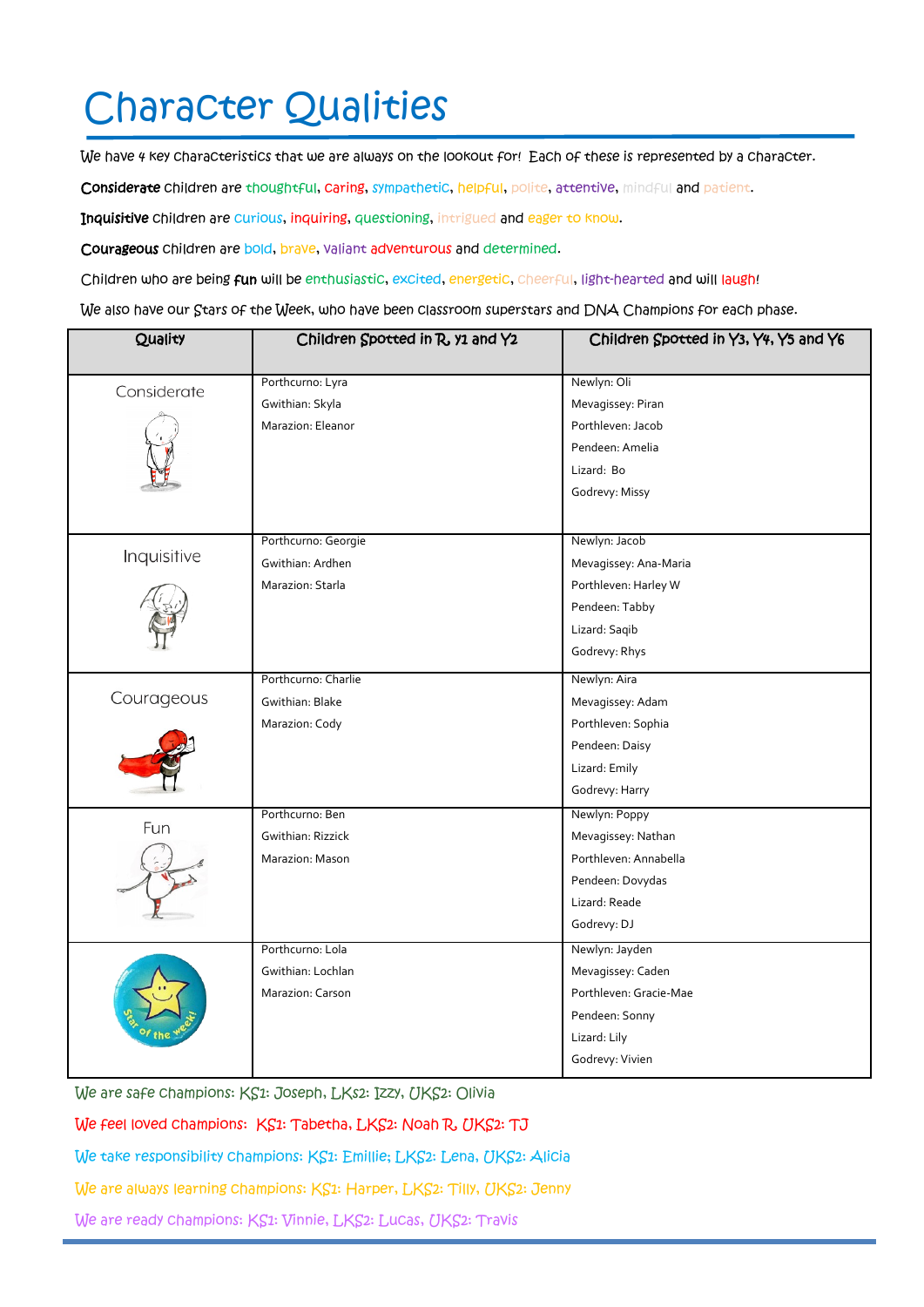## Wellbeing update

### Focused mind. Healthy body. Calm Spirit.

On Tuesday we introduced the new wellbeing topic for this term, 'Belonging' to all the children. I took three separate assemblies with each phase and I can honestly say I was so amazed with how much the children knew, what they had remembered and how enthusiastic they were. The children talked openly about being healthy in mind, body and spirit.

We discussed what it feels like to belong and some of the activities they will be doing over the next few weeks in class. Finally, each group had a few minutes of breathing and again the children in every phase just wanted to learn and were carefully putting their hand on their tummies and inhaling deeply and slowly, feeling their tummies rise and fall. We look at breathing in for four and out for six counts when they are feeling more anxious. Do ask them to show you and practise together.

How fabulous that the children are learning at a young age how to look after themselves in this way; it is so encouraging and it was lovely seeing their smiling faces. Again, please do email us if you have any questions or would like more advice.

Mrs Gaskin.